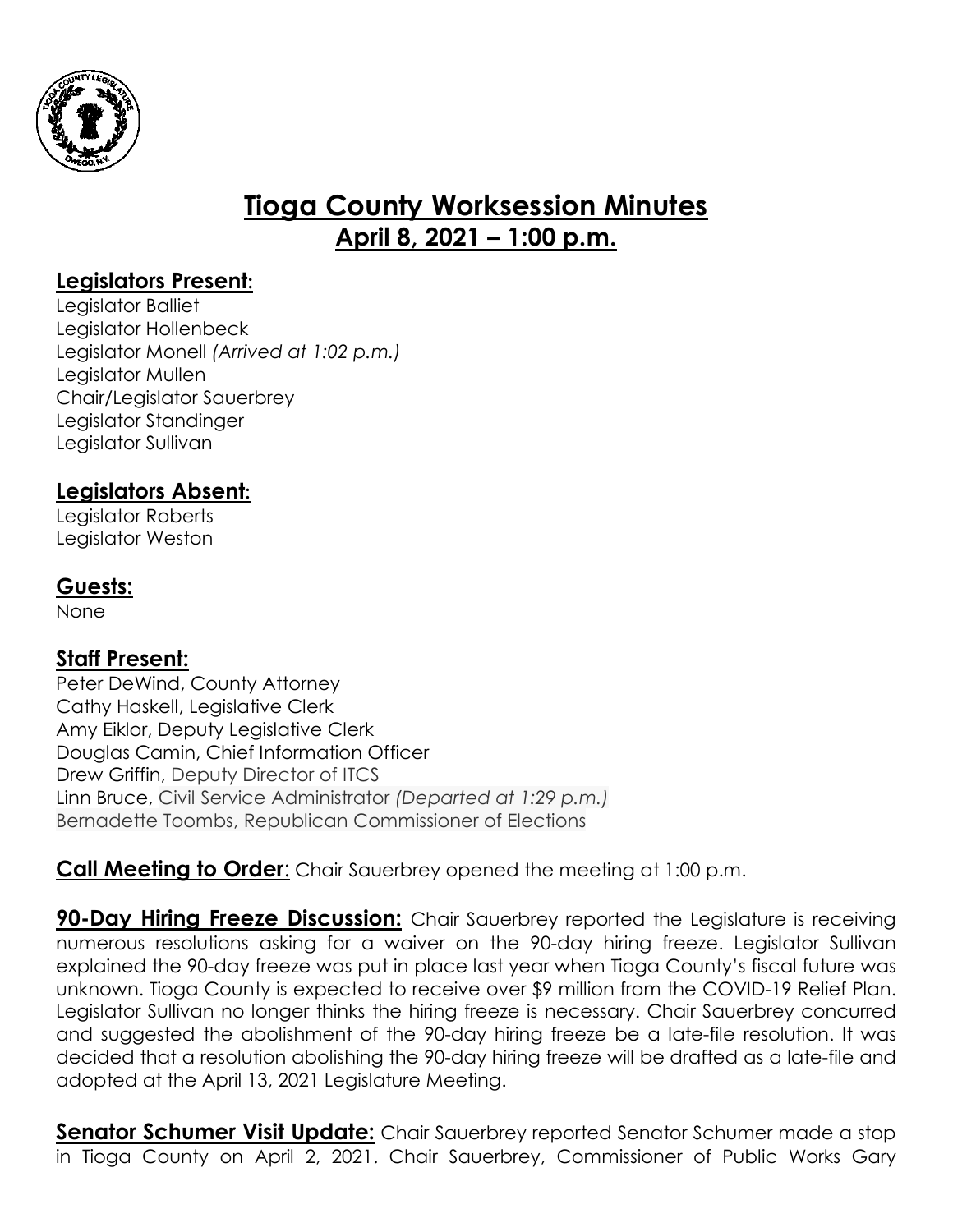Hammond, and Director of ED&P LeeAnn Tinney met with Senator Schumer in the Hubbard Auditorium. Chair Sauerbrey stated Senator Schumer is always respectful when he visits and described him as, "a friend to Tioga County." During his visit, Senator Schumer stated funding is on its way for various industries, such as movie theaters. At this time, details are limited on how much and when funding will become available.

Chair Sauerbrey reported a major topic of discussion with the Senator was on broadband. According to Chair Sauerbrey, Senator Schumer is aware of the complications with broadband access in Tioga County and said he is working on a solution. Chair Sauerbrey stated rural and outlying areas, such as Anderson Hill Road and Waits Road, should benefit from monies the County receives.

Chief Information Officer, Douglas Camin, explained that a detailed study about broadband accessibility was conducted last year. The study was done by Southern Tier Network, in collaboration with five counties. The study included Tioga County, as well as Yates, Schuyler, Chemung, and Steuben Counties. During the study, all broadband access points were mapped throughout those counties. Mr. Camin explained the study created a plan for expanding infrastructure to unserved or underserved areas. He stated funding comes at a good time as the plan includes cost estimates on constructing broadband to much needed areas. Mr. Camin mentioned the study discovered Tioga County was fairly well-served, in comparison to the other counties. Mr. Camin reported about 93% of Tioga County has broadband access, mostly due to local provider, Haefele.

Legislator Hollenbeck reported he has a meeting with Southern Tier 8 and will hopefully get more information and input about broadband accessibility from that meeting.

**Approval of Worksession Minutes**: On motion of Legislator Monell, seconded by Legislator Standinger, the March 18, 2021 minutes were unanimously approved.

**Action Items:** Currently there are no action items.

**Legislative Support:** Legislative Clerk Haskell asked for approval of the March 4, 2021 Legislative Support committee minutes. On motion of Legislator Monell, seconded by Legislator Hollenbeck and unanimously carried, the minutes were approved.

Ms. Haskell went over the Legislative Support Agenda and reported the following:

- $\triangleright$  As of March 31, 2021, the Board of Ethics has one vacancy.
- Financial Disclosures are required to be filed with the County Attorney by May 15, 2021.
- Ms. Haskell has been coordinating with County Attorney DeWind and the Treasurer's Office on developing a Munis super user network group & training program. Ms. Haskell explained super users are those that have the most knowledge in Munis. Ms. Haskell reported numerous department heads have expressed interest in having more training in Munis. There has been no formal training on Munis since its inception in 2015. A meeting will take place tomorrow where an agenda will be drafted for a super user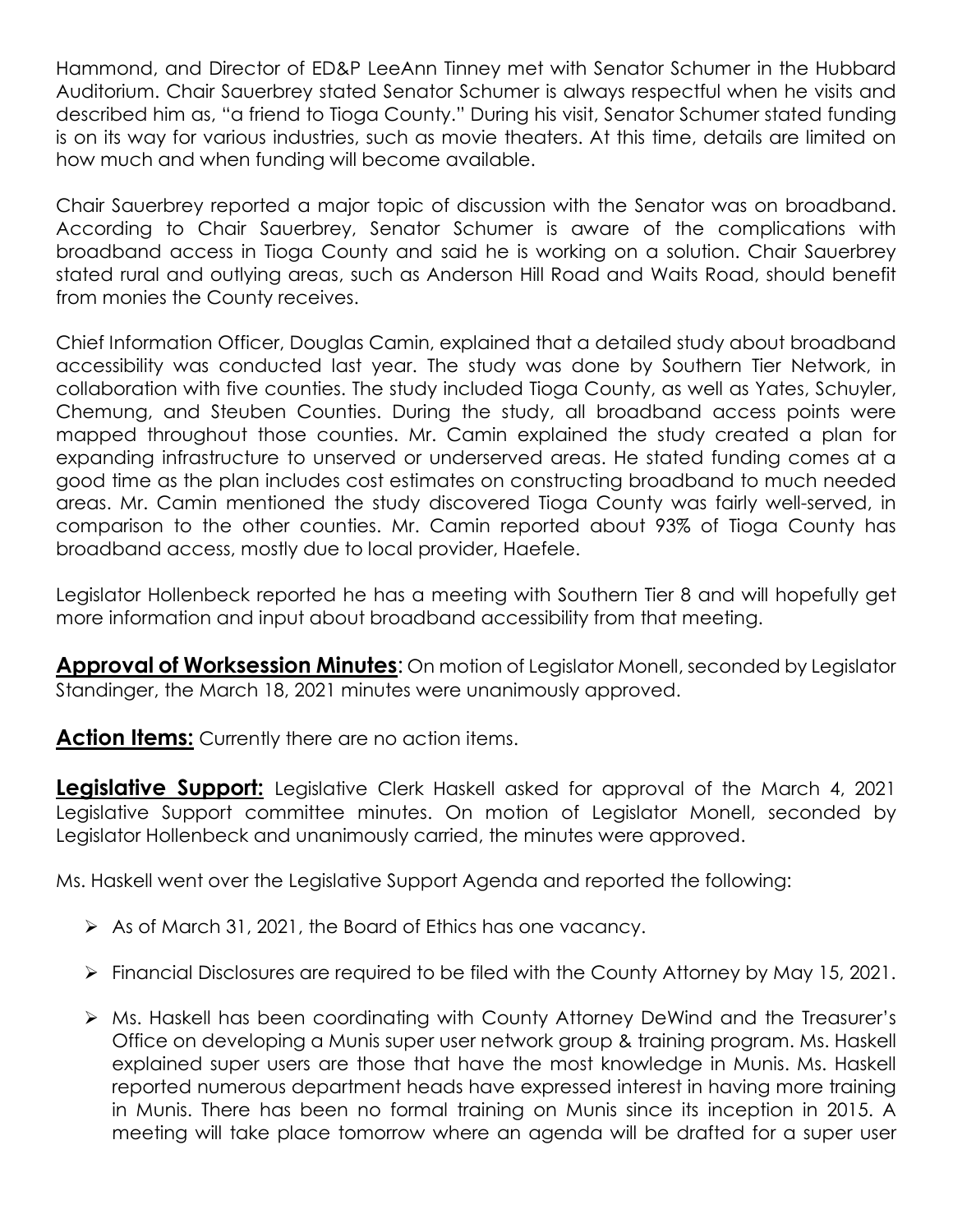meeting, which will help determine how to proceed with the development of the training program.

**Resolutions:** Ms. Haskell reviewed the agenda and resolutions for the April 13, 2021 Legislature meeting with discussion occurring on the following:

- *Supreme Court Order-Town of Owego:* Chair Sauerbrey reported the Hampton Inn in Owego challenged their assessment with the Supreme Court of the State of New York. The hotel was successful and won a reduction in their assessment. Legislator Monell inquired how the change in assessment will affect the monies Tioga County receives. Chair Sauerbrey replied that she does not know at this time, but believes County Treasurer, Jim McFadden, will bring it up at the Finance, Legal & Safety Committee Meeting next week.
- *Renew Software Maintenance and Extended Warranties with Dominion Voting for Three* **Years:** Ms. Haskell reported this resolution did not go through committee, but Republican Commissioner of Elections, Bernadette Toombs, is available for any questions. Ms. Haskell explained Democratic Commissioner of Elections, James Wahls, worked with Chief Accountant, Stephanie Jerzak, to develop a payment plan that will save Tioga County money. The total cost of \$30,090.00 will be paid up front and Mr. Wahl's budget will be charged \$10,030.00 per year over the next three years.
- *Amend Employee Handbook: Amend Section I. Rules of the Legislature; Subsection 2- Committees and Subsection 4- Appointments:* Ms. Haskell reported she is working on an orientation manual for newly elected officials and Department Heads. In reviewing personnel policies, Personnel Officer O'Rourke and Ms. Haskell discovered titles and Departments were outdated and in need of updating.
- *Amend Employee Handbook: Add New Policy to Subsection IV. Personnel Rules, Subsection S. Entitled Tioga County Employee Identification Badge Program:* Legislator Sullivan asked if employees are required to wear their badge while on-site. Ms. Haskell responded, yes. Legislator Sullivan inquired if department heads are aware of the policy change. Ms. Haskell stated the badge program was discussed at last month's Leaders Meeting. Chair Sauerbrey explained that once the resolution is passed, a memo will be sent out.

#### **Other**:

 *Budget Update:* Chair Sauerbrey distributed a New York State Association of Counties (NYSAC) County Impact Report to the Legislators. Chair Sauerbrey asked the Legislators to take the report and read it over.

Chair Sauerbrey reported Tioga County will receive more than \$9 million in stimulus money, but is still waiting on guidance from the Treasury on how that money can be spent. She explained last year, \$5 million was taken out of the fund balance and hopes money can be used to replenish that fund.

 *Tioga Downs Tax Decrease:* Chair Sauerbrey reported Tioga County and surrounding areas receive 20% of the 37% tax monies Tioga Downs pays. Going forward, Tioga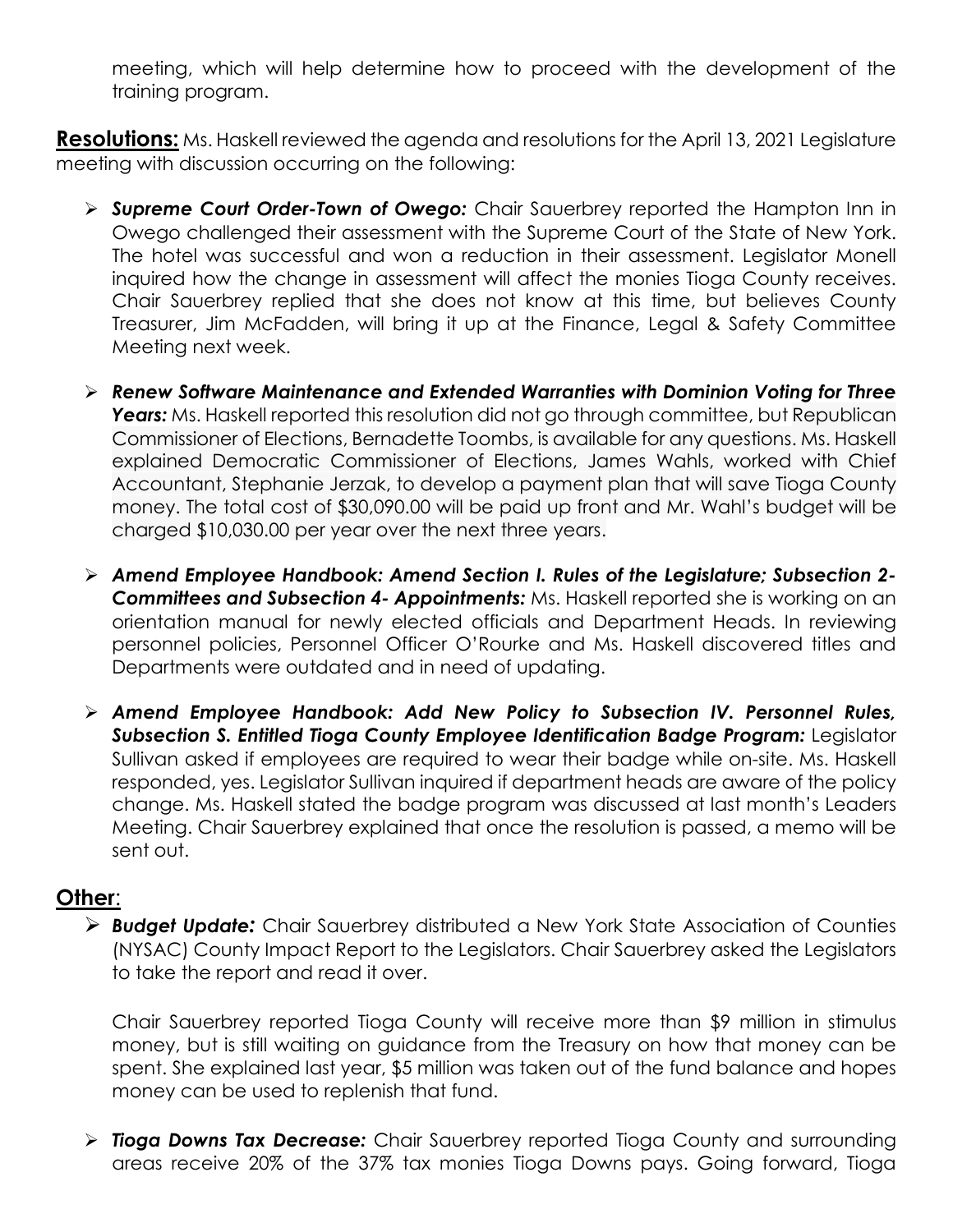County will only receive 20% of 25% tax monies from Tioga Downs. Chair Sauerbrey explained casino tax in New York State has decreased, therefore, Tioga Downs will be paying less taxes. As a result, Tioga County will receive less money from Tioga Downs. Chair Sauerbrey spoke with the owner of Tioga Downs, Jeff Gural, who was upset about the tax decrease. Mr. Gural indicated he appreciates paying less taxes, but doesn't think it is right to decrease Tioga County's share.

Legislator Sullivan inquired how the decrease will affect the County budget. Legislator Monell replied that casino monies are put into the Reserve Account. Legislator Mullen stated Tioga County does not use casino monies for everyday expenses.

- *Proposed Gun Control Legislation:* Legislator Standinger expressed his disappointment in President Biden's proposed gun control measures. He is concerned about the proposal and believes if passed, will have a big impact on Tioga County residents. He explained there are three proposed gun control laws in the House of Representatives, but nothing about addressing mental health issues or addressing existing laws. Legislator Mullen agreed and stated mental health issues are the biggest factor in mass shootings. He explained the issue is not the gun, but the individual's mental health.
- *CSEA Contract Negotiations:* Legislator Hollenbeck stated Personnel Officer O'Rourke was scheduled to discuss CSEA contract negotiations, but was tabled for Executive Session at the April 22, 2021 Legislative Worksession.
- *Legalization of Marijuana:* Legislator Monell inquired if the new Law legalizing the recreational use of marijuana allows counties to opt out of having dispensaries. Chair Sauerbrey replied towns and villages, not the County, have the ability to opt out of dispensaries. Chair Sauerbrey explained towns and villages have until the end of the year to decide. She called supervisors and mayors in Tioga County, but did not get a yes or no answer from anyone.

Legislator Hollenbeck reported it will take roughly two years for New York to form a committee that can oversee the regulations. Chair Sauerbrey stated it will take a couple of years for planting, harvesting, and selling to get up and running.

Legislator Sullivan asked if the Law states marijuana use is now legal or if that will take effect later. County Attorney DeWind responded that smoking marijuana in public is now legal in New York State. There are some places, such as college campuses, where marijuana is not permitted. In general, anywhere that tobacco is permitted, marijuana use is also allowed. Legislator Sullivan asked if individuals are now allowed to grow their own marijuana. County Attorney DeWind explained it can only be homegrown eighteen months after dispensaries have opened.

**Executive Session**: With no confidential topics of discussion, an Executive Session was not necessary.

Meeting adjourned at 1:30 p.m.

Next Worksession scheduled for Thursday, April 22, 2021, at 10:00 a.m.